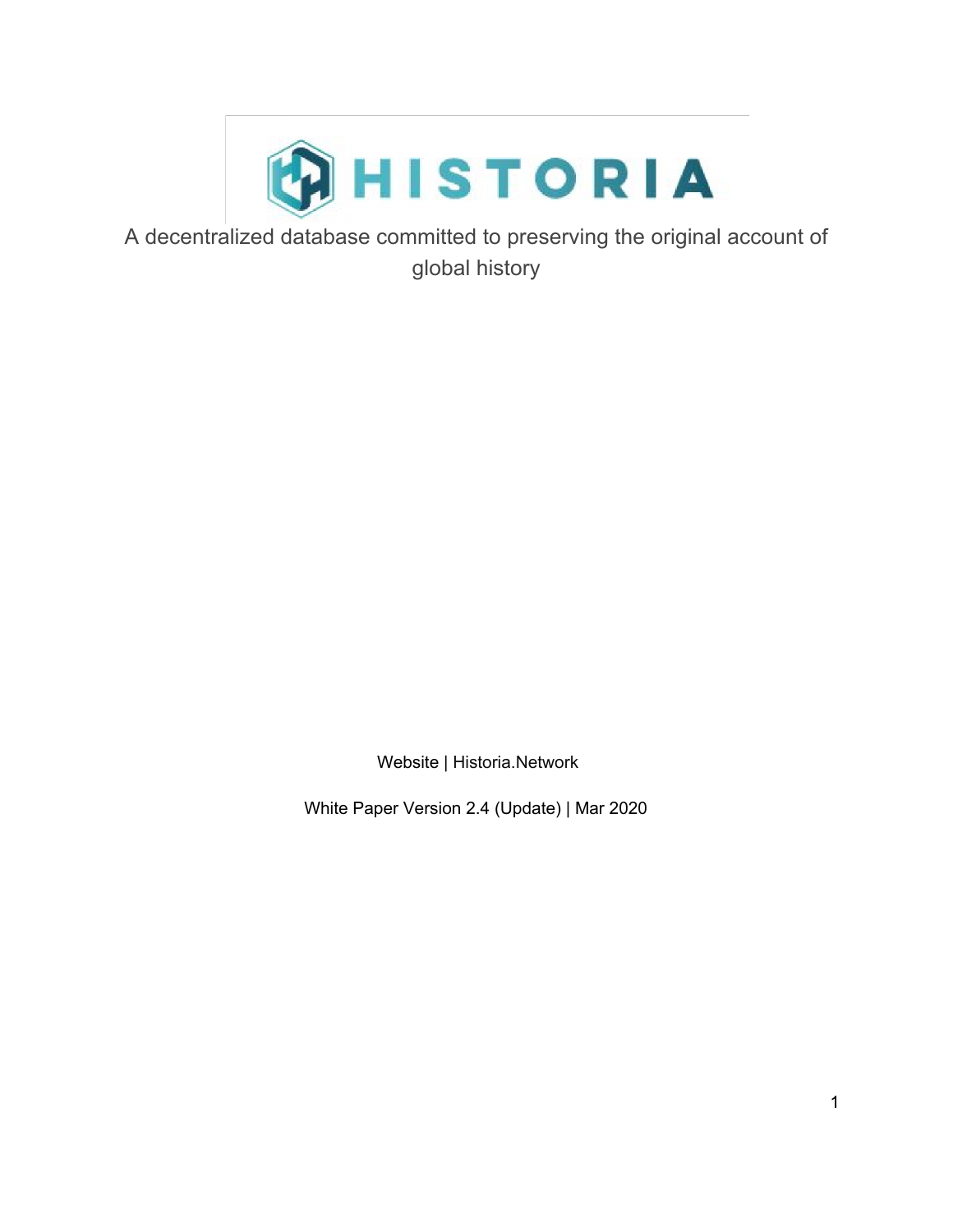# Abstract

Historia is a blockchain-based database focused on preserving the original account of history. Our aim is to incentivise the contribution of accurate historical events that will be reviewed by a diverse, globally distributed pool of voters. Historia decentralizes the recording of history from the few to the many, providing a change log to history and a platform to combat censorship and bias.

# Forward

### Problems Throughout History

"Many of the ugly pages of American history have been obscured and forgotten. A society is always eager to cover misdeeds with a cloak of forgetfulness, but no society can fully repress an ugly past when the

ravages persist into the present." *Martin Luther King, Jr. American clergyman, civil rights leader, orator Where Do We Go from Here: Chaos or Community? (1967)*

History and the events that comprise it-- the triumphs, the mistakes, the acts of goodwill and bad-- all require accurate documentation to remain intact throughout time. These records serve as a moral and economic guidelines for humanity to advance forward. The allowance for any one person, group of people, or government to manipulate, obscured, or delete historical accounts facilitates ignorance and hinders advancement of civilization.

There are substantial gaps throughout the history of civilization. Opposing sides of war write or rewrite history. The events of the Holocaust are well documented both from historical records and personal accounts but there are groups who deny it ever happened. These denials, supported by "misinformation and false claims," are used to question the validity of the historical genocide. Deniers use fantastical explanations of previously recorded event, like Arthur Butz, who accounted for the "'disappearance' of millions of Jews" as an escape from poor marriages and are actually alive and well (Lipstadt 2011). It isn't only the false claims of historical events that riddle our records with inaccuracies, but also those who own monopolies over mainstream media. Governments and companies with monopolies over media outlets can introduce realworld threats of information suppression, censorship, and bias. The Chinese government is well known for its control and censorship over "both traditional and new media" outlets (Xu & Albert 2017). Sinclair Broadcast Group is "one of the largest owners of local news stations in the (United States)" and has sparked mass controversies over the bias propagated by their media

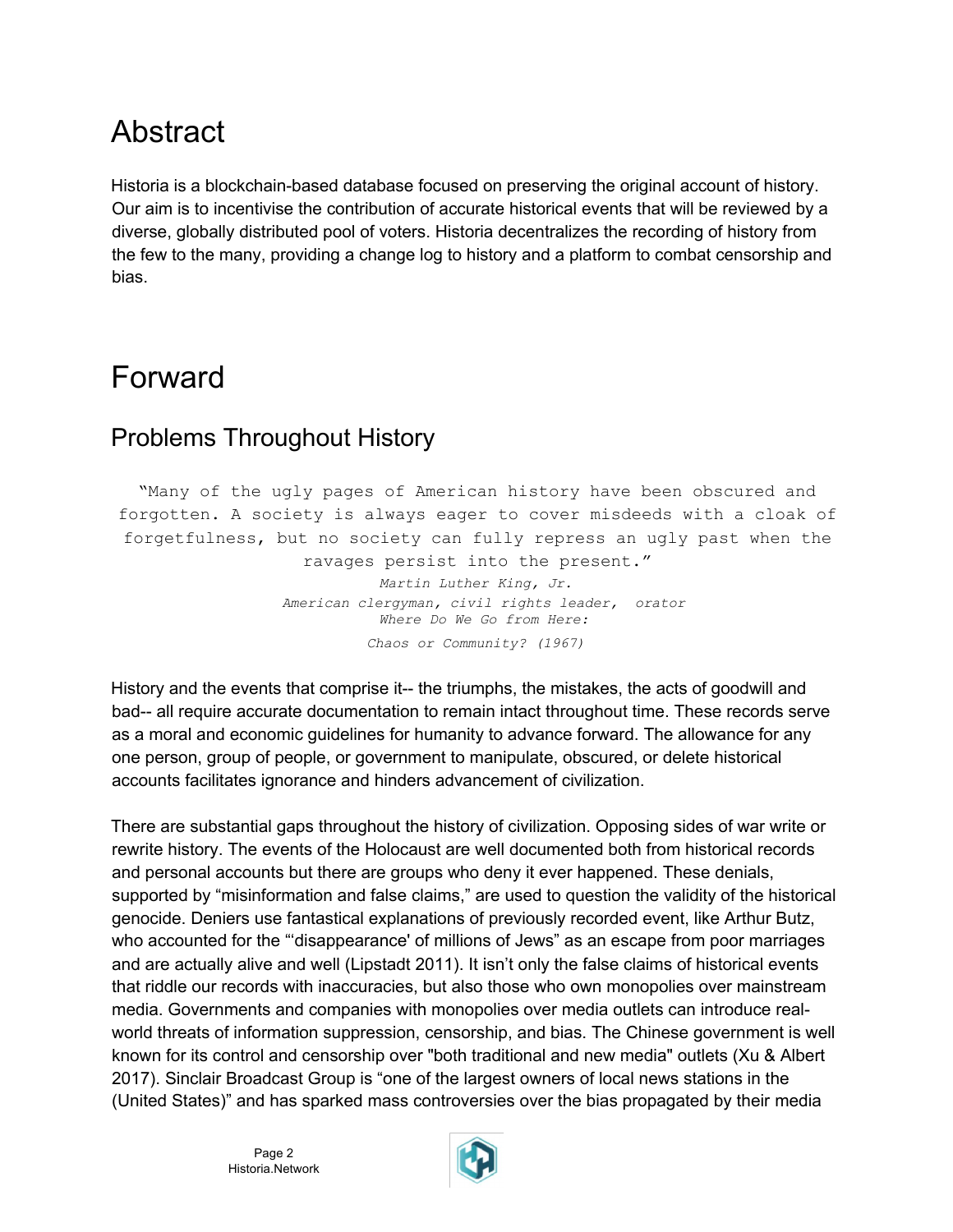outlets and the impact their monopoly will have on the general public (Wichter 2018). To make matters worse, these entities do so under the guise of neutral and objective reporting.

In the present, history is being told online by an ever growing number of outlets. What can we do to validated and trust these recorded events? How can the events of the past and present be recorded in a way that is uneditable to help prevent future censorship and bias?

### Historia Solves the Problems

Historia is a blockchain based technology for ensuring accurate historical facts are protected from perversion by employing a governance and voting system combined with an immutable file storage system. Playing off the idea of "wisdom of the masses" and combining a governance and voting layer with immutable file storage system will allow for the recording of current events or future history to be as accurately recorded as possible.

Users vote on content submitted through the blockchain with rating guidelines including accuracy, references, relevance of references, imparity, and preclude records that constitute as an advertisement, bias, or just outright lies. If the proposal is passed, it is added to the Historia blockchain for permanent storage and cannot be altered. An approved record can be amended with later submissions, but the original content can never be altered.

Users' are incentivized to submit current events that are as accurate as possible. If a user was to submit an article that is biased and inaccurate, the governance layer should vote this content down, and it not be added to the permanent archives. To submit a current event for a vote, the submitting entity is required to pay a small fee. The cost is not refundable, even if the record proposal is voted inaccurate, and denied entry into the Historia blockchain. If the record proposal is accepted, the submitting entity will be rewarded a number of Historia coins as originally requested. This allows for a greater accuracy in submitted content, as well as competition to submit the content at a competitive price.

Since much of the historical record of the world is debatable, the Historia team has chosen to focus on the additions of recent events, current events, or future history to our blockchain, and not try to rewrite the historical record again.

#### What Historia is Not

There are many repositories of data that are publicly available for content submission on the Internet, as well as other blockchain applications. Wikipedia is one application that fits this example. It should be noted that Historia is not trying to be a repository for all of human

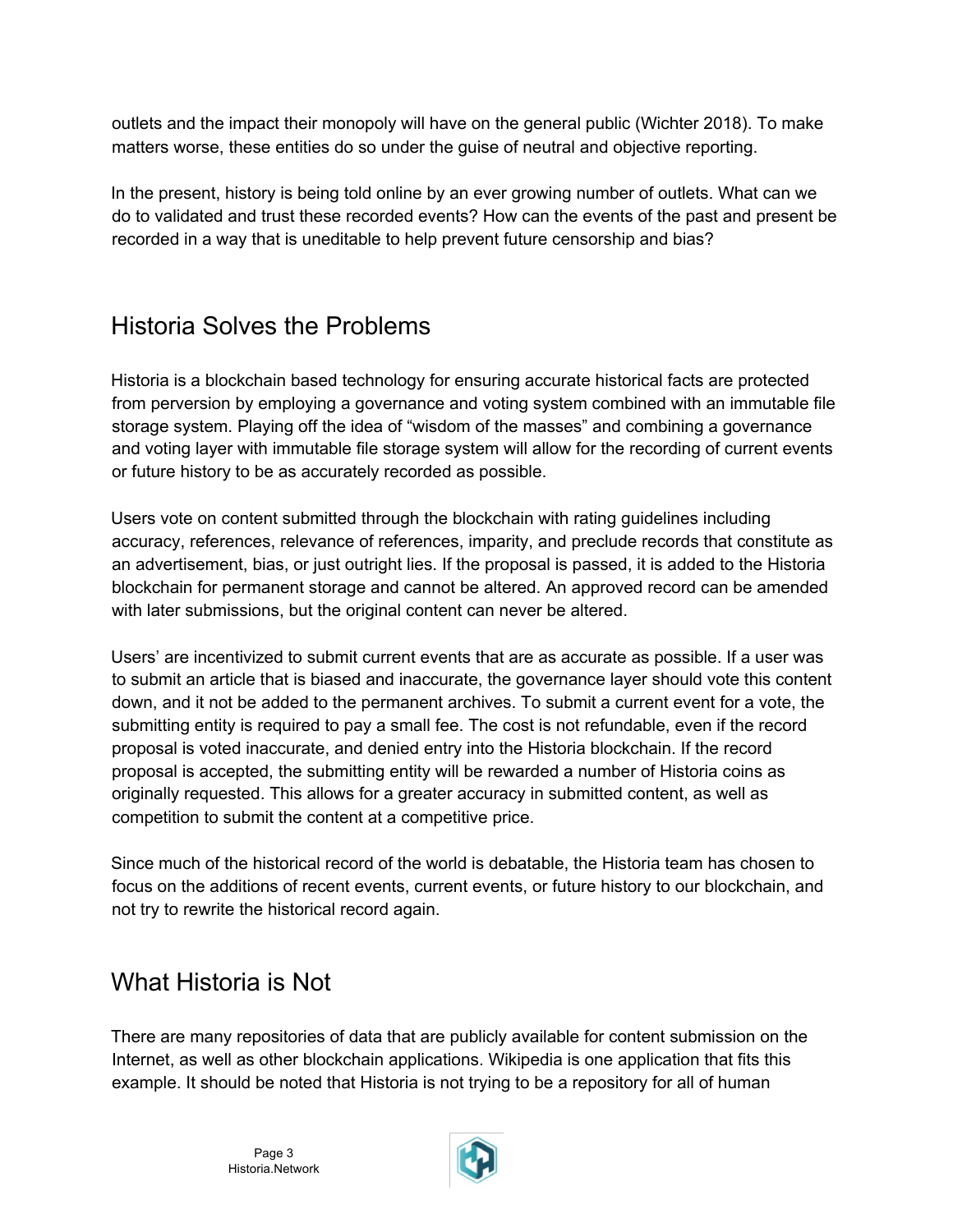knowledge, but rather significant cultural and historical events that are important to secure in a immutable manner for the further expansion of the human race.

A major weakness the Historia team noticed in other blockchain applications that store records was the lack of incentivized nodes to decentralize the data far and wide. While some might think this is not a major issue, if data is centralized to an organization that is themselves decentralized, this is no better than having a database across multiple datacenters around the world. Another issue that the Historia team has seen is the ability for editors, not users, to control the content of the network.

# Features

## To Fork or not to Fork?

During the research phase of the Historia project, the Historia team researched different blockchain technologies (Ethereum, EOS, Dash) to determine which would be best suited for the Historia project or if a completely custom blockchain would be needed. For the Historia solution, we chose the Dash 14.0.0 codebase as a starting point. Not only is Dash a mature project under active development, but Dash also created the first user voting governance layer via their Masternode system. This was an important evolution that created an incentivized treasury system to support the network nodes, as well as other various services within the ecosystem. Other important features that drew the Historia team to the Dash codebase include increased transaction speed over Bitcoin, built-in privacy protections, and low transaction fees.

Historia maintains all of the Dash features and will further evolve the code base to include several important additions. These will include, but not are limited to, adding locking record features, decentralized and immutable file storage system, treasury ratio changes to help further support content submission, and the X16RV2v2 Hashing algorithm that is ASIC resistant (Black & Weight 2018).

### Genesis Block

As an example to the dedication the Historia team has to the accurate representation of history, the decision was made to call out one of the greatest known examples of false history. The Historia Genesis block will make reference to the events of Tieminan Square.

#### 6/4/1989 Tieminan Square: China reports 0-300 deaths, USA reports 10,000+ deaths

The protests in Tiananmen Square, which took place in Beijing in 1989, was a predominately student-led demonstration that ended in a massacre ("Tiananmen Square" 2018). These

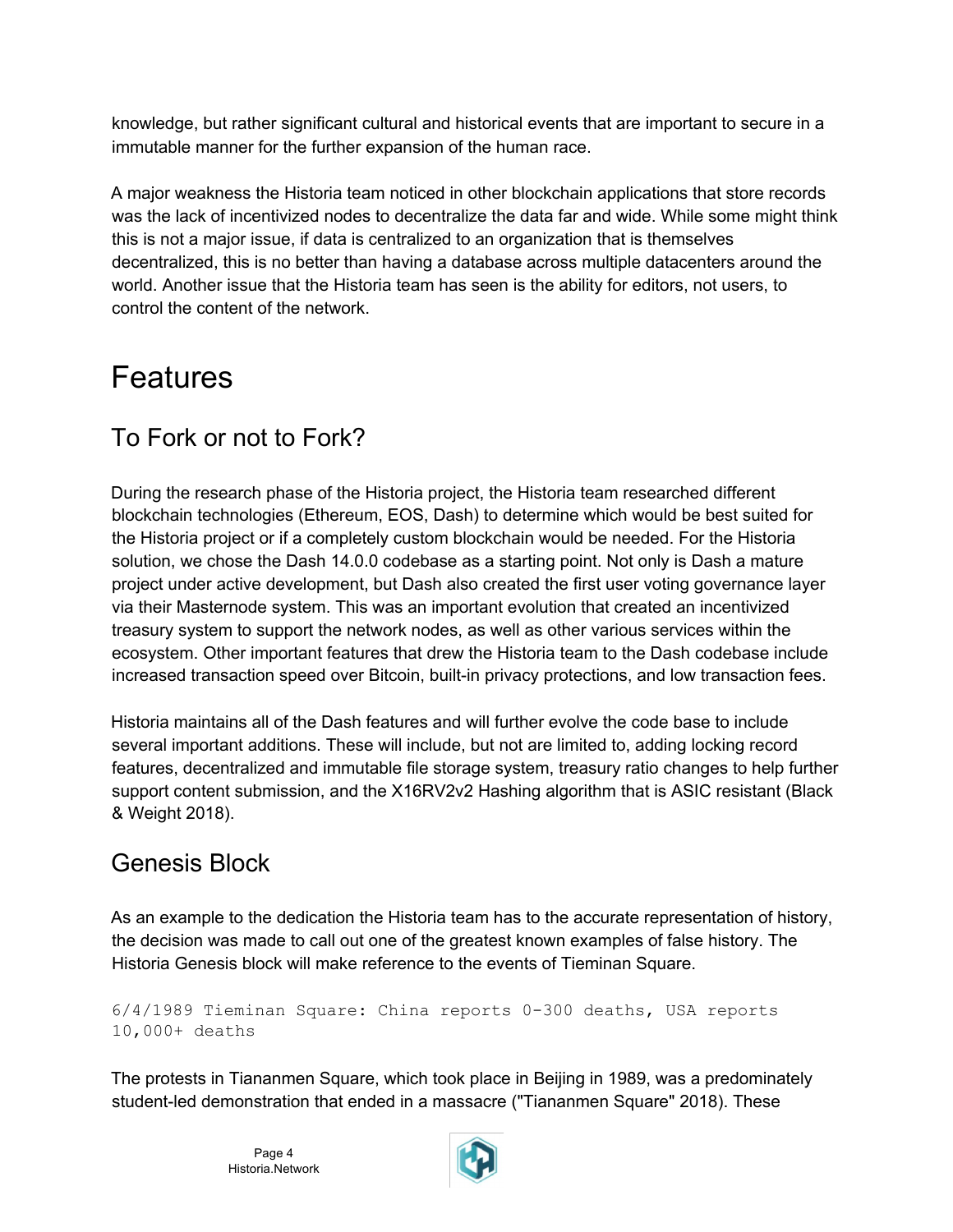protests are shrouded in mystery as the Chinese government, who was responsible for "forcibly suppressing the protests" under martial law, downplayed the negative actions of their involvement stating that only 241 people died and about 7,000 were wounded. "Most other estimates have put the death toll much higher" and in the years following the massacre, the Chinese government has worked hard to suppress any references to the event ("Tiananmen Square incident" 2018). The United States and UK estimate the death count around 10,000 dead, highlighting the potential misinformation spread by the Chinese government (Burke 2017).

### Governance Layer

The original governance layer allowed for voting on budget proposals that help with adoption and support of the network. The budget proposals are temporary and limited in content. The Historia team will evolve this governance layer to not only allow masternodes to vote for or against budget proposals to build the network, but record proposals to give an accurate representation of current events or future history. These record proposals, if adopted, will be permanently stored in the blockchain.

It should be noted that after the governance layer is running, the Historia team will have no control over it and no control over the direction of the Historia network. While the Historia team can make suggestions on the direction in which the Historia network will take, the team will defer to the masternode owners over development direction. Furthermore, the Historia team will not run any masternodes, nor make any votes for or against any budget or record proposals. The one caveat to this statement is that certain network services in the future may require the Historia team to run a few masternodes to properly support those services. If this happens, the Historia team will publicly announce how many masternodes are being run in support of those services. Even with those required masternodes for network services, the Historia team will abstain from all votes.

#### Consensus-based History

"The main work of the historian is not to record, but to evaluate; for, if he does not evaluate, how can he know what is worth recording?" *E. H. Carr British historian, journalist, international relations theorist [Edward Hallett "Ted" Carr] What is History?, ch. 1 (1961)* 

When recording history there are two schools of thought: technical and contemporary records. Technical history can be largely inaccurate because of the lack of accurate records from the timeframe in question. Contemporary history can also be inaccurate because the idea of the

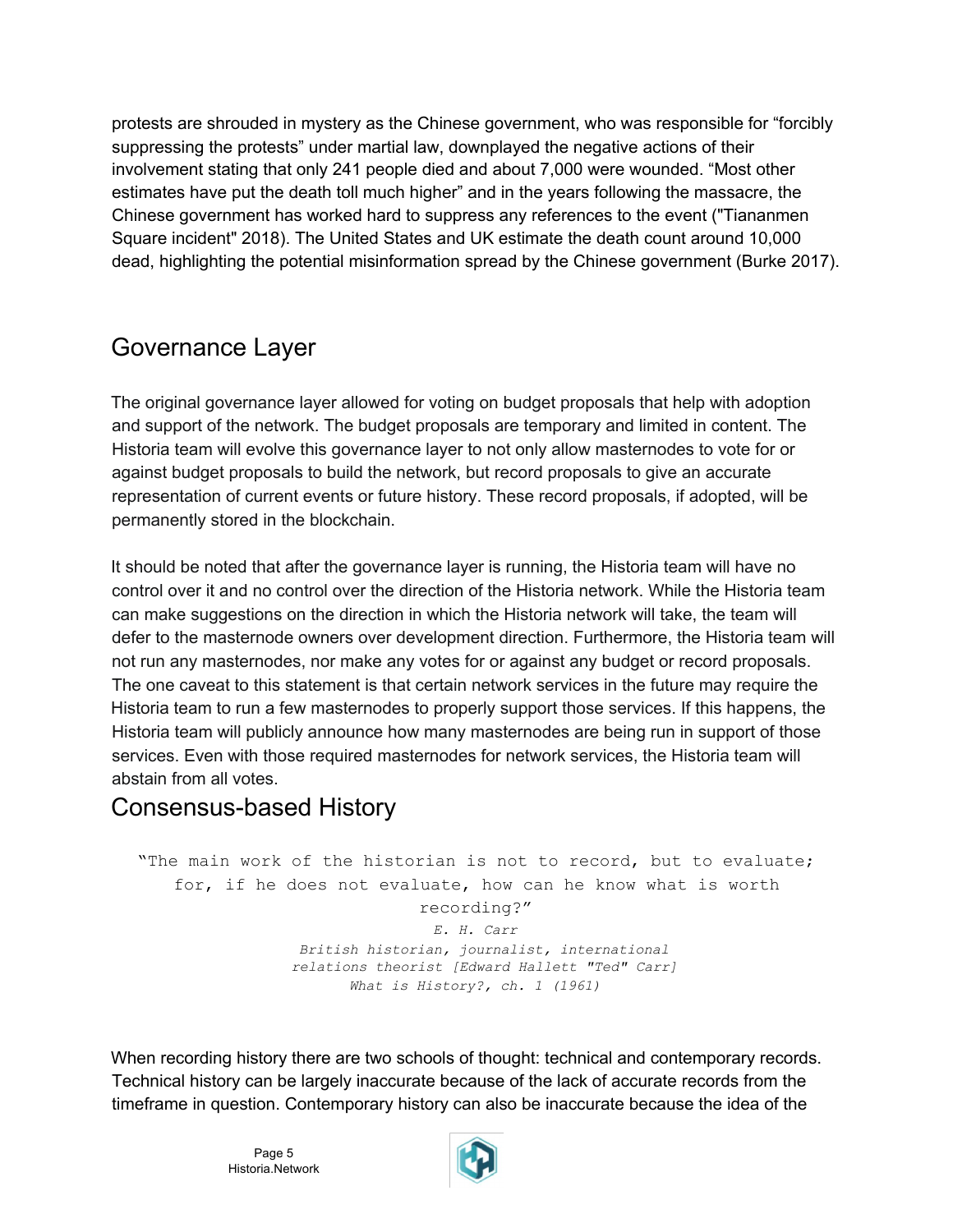historian as a participant can give an incomplete version of events. Our goal is that by allowing the masses to record consensus-based contemporary historical records as it occurs, future technical historians can produce a more accurate record of history. (Schlesinger "The Historian as Participant").

The Historia team holds the opinion that the best time to record an accurate view of history is when it's a current event, or shortly thereafter. By allowing the masternode owners to vote on budget proposals to help the growth of the network, as well as record proposals for the inclusion of current events, the world can truly have a consensus-based history, rather than one restricted by authoritarians, dictators, the political will of a specific country, or media bias.

The masternodes should be well distributed throughout the world, and can exist anywhere electrical power and access to the Internet is available. Since the masternodes encompass a large number of computers, no single individual, group, or national government can eliminate a record proposal once it is accepted into the immutable file storage system.

To become a masternode, in addition to maintaining a computer system with sufficient hardware in terms of storage, processing power, and reliable internet access, the masternode must hold a 5000 Historia coins. Masternodes verify the blockchain, and store a copy of historical records that are voted on and accepted into the Historia blockchain. Votes from masternodes can be one of the following: yes, no, or abstain. Masternodes are also paid for verifying and maintaining the blockchain and hosting the immutable file storage system.

#### Incentivised Content Submission

The Historia team does not want to rely on the good nature and free time of it's users to provide relevant content to the Historia blockchain. When a user submits a record proposal, they can also request payment on their submission. If the masternode owners consider this to be an appropriate fee for the content submitted, as well as meeting the other previously mentioned guidelines such as accuracy, evidence, references, validity of content, then the submitting entity will receive payment for their work on approval. This allows for a greater accuracy in submitted content, as well as competition to submit the content quickly, at a competitive and fair price. This is a network feature and payments are not based on the Historia team, company, or any future foundation. Even if the Historia team is eliminated from the equation, the network and Historia blockchain will live on to continue providing payments to both the masternode owners for hosting data, and the content submission entities.

### Locking Record Type

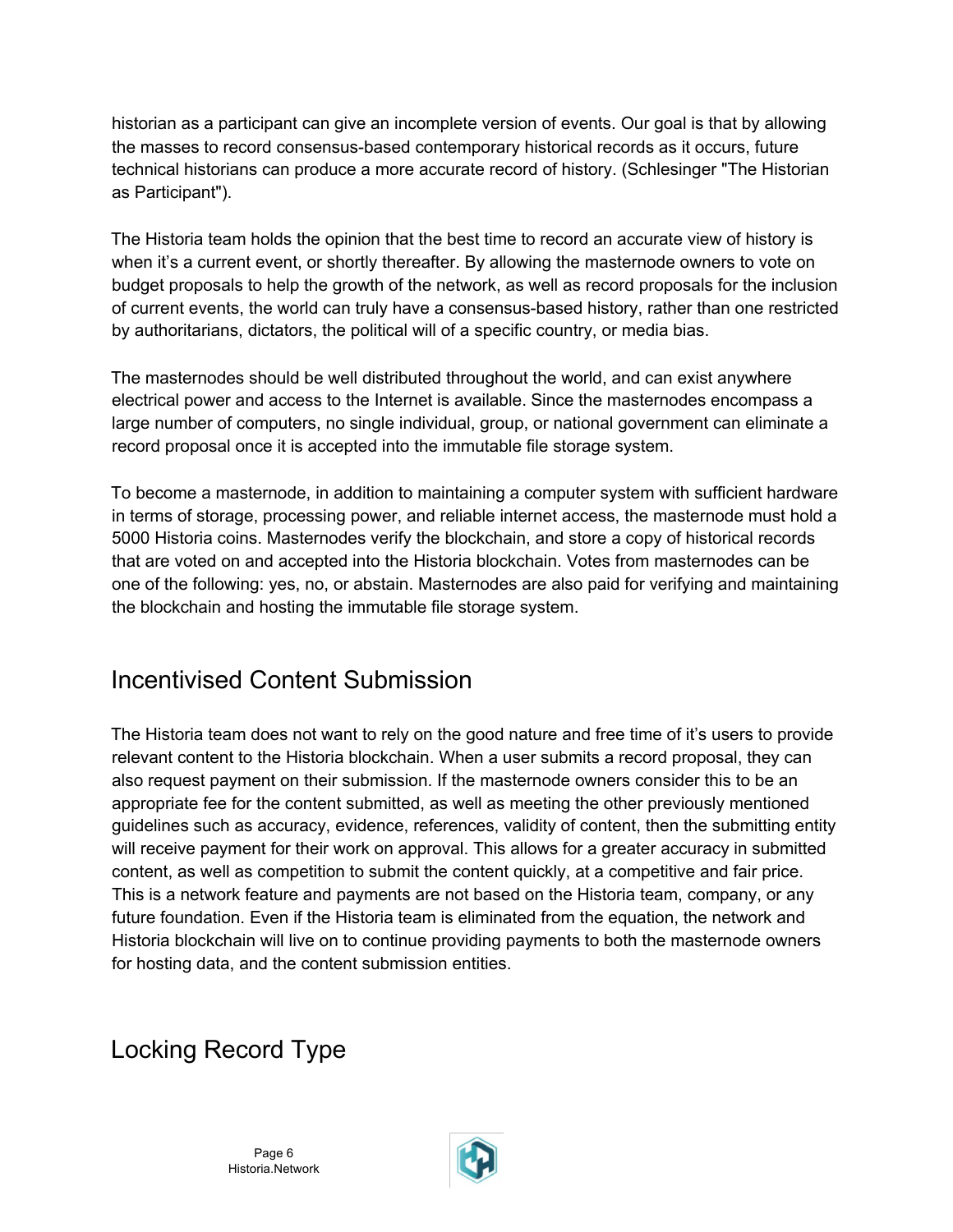In addition to having budget proposals to help support community network growth, the Historia team has designed and will implement a locking record type. While similar to budget proposals in nature, the locking record type allows the tying together of Historia governance layer with the immutable file storage system. Once the votes are in place for approval of permanent record storage, the hash addressable content cannot be removed or edited by any Historia team members, or the masternode owners themselves, even under distress via lawsuit or imprisonment. Once the record is locked, it is locked and stored for eternity.

The Historia team understand that sometimes the public may not be privy to all evidence to make an accurate decision based on what is known about current events surrounding the submitted record proposal in question. It is possible that the masternode owners may entirely vote yes on a false or inaccurate event. In the future, if the approved record was discovered to be false or inaccurate, Historia has devised a solution to amend the original record for content dispute and resolution. This will not change the original record, but instead maintain the integrity of the record chain. An addendum to previous records will be possible by tagging the appropriate record for addendum. It will be required to go through the same process as the original record proposal for submission since it is essentially a new record proposal.

Any record that is not officially approved will be removed from the governance layer and the immutable file storage system.

### Immutable File Storage System

For the Historia solution, we chose the Interplanetary File Storage (IPFS) system ("IPFS is the Distributed Web" 2015). IPFS is a hash addressable peer-to-peer content storage system. IPFS provides Historia with both a storage mechanism, along with a secure method to confirm that any hosted content is immutable and provably unaltered. IPFS will be implemented into Historia to provide storage of the files which will be used as the basis for the record proposals. These files are referenced via hash in a locked record that is approved by a Masternode owners' vote. This is the key attribute to tying together the governance layer to the IPFS system.

All Masternodes are required to run IPFS in daemon mode. Therefore, the more masternodes running on the network, the more distributed the files will be stored. This helps to prevent censorship of the historical records.

It should be pointed out that masternode owners in blockchain hostile and historically hostile countries should take extra precautions when running a Historia masternode, as this could make the masternode owner a target for persecution. While the Historia team will attempt to do its best to support masternode owners in hostile countries, the masternode owner must take responsibility for their actions, even if the laws of those countries would be considered unjust. The Historia team is committed to supporting organizations that advocate for freedom of speech around the world and will continue to help fund their efforts.

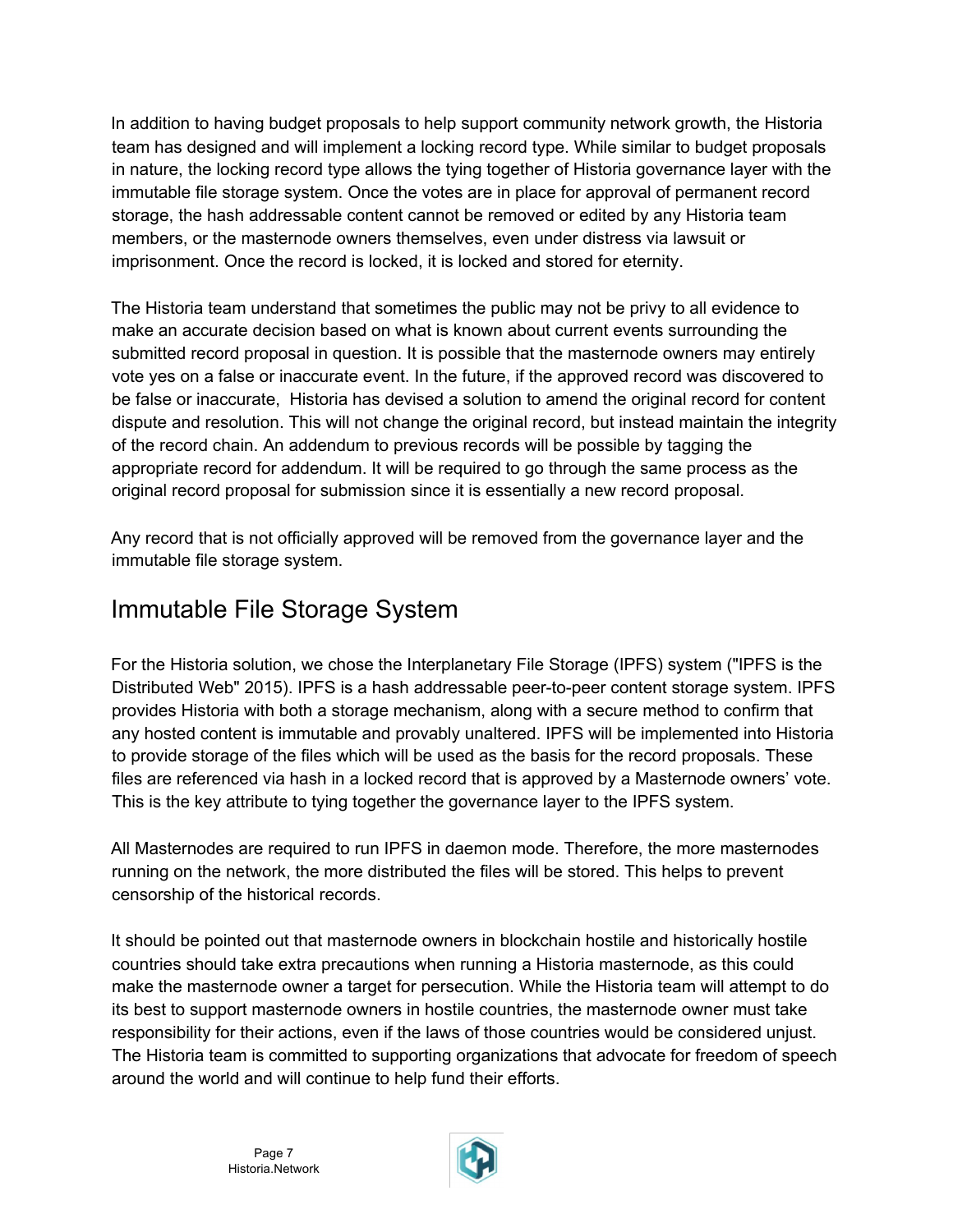Future code releases will include a size limit of 10 MB total per record. The initial file size limit will help to prevent file-based denial of service attacks against the masternode network, plus make best use of the masternode resources. As technological capacity increases with regard to both hard drive and bandwidth limits, masternodes will have the ability to vote to increase this file size limit to potentially include large audio and video files.

# GPU Only Mining - Proof of Work

ASIC miners are a problem for most of the blockchain ecosystem due to centralization of miners. This centralization is, for the most part, detrimental to the economic model of cryptocurrency. For Historia, we chose a strategy of upgrading the X11 hashing algorithm to X16RV2 hashing algorithm which is currently ASIC resistant.

The Historia team also recognizes if blockchains are successful using the X16RV2 hashing algorithm, ASIC miners will eventually be released for this specific algorithm. The Historia team has made a conscience decision to publicly state that if and when ASIC miners are released for the X16RV2 algorithm, we will implement a hard fork to the next iteration of the hashing algorithm that is not capable of being mined by ASIC chips. We hope this will encourage further decentralization of the miners, and help to support the community that uses GPU mining.

# Emissions Rate, Block Rewards, & Budget

### Block Rewards

The Historia team aspires to have as many masternodes running as possible to distribute the Historia blockchain and approved record proposals as widely as possible. On the initial release, after masternodes are enabled the block reward is seen in Figure 1. The block reward has been broken down to encourage miners, masternode owners, and record proposals / content submission.

On the initial release, after masternodes and record proposals are enabled, each mined block will allocate up to 70% to miners, 32% (increasing every two months until 50%) to Masternode owners, up to 20% to record proposals. Currently as of this update to the white paper in March 2020, the block reward of 4.1 coins per block.

# Budget and Record Proposals

Over the course of approximately thirty (30) days, any user can submit budget proposals for network growth, record proposals for content submission, or both. At the end of every thirty (30)

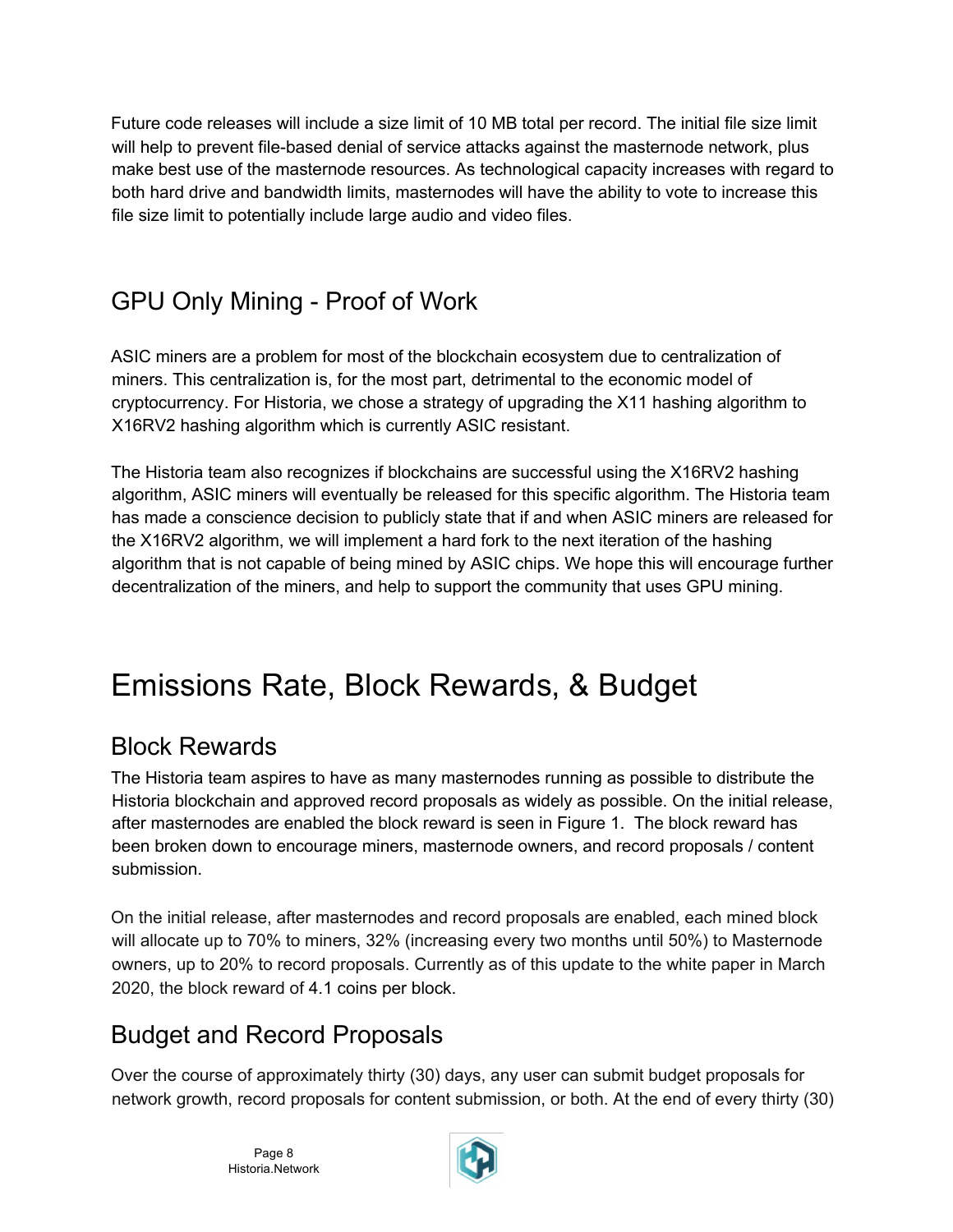day cycle, superblocks will be created to pay out any approved budget or record proposals. All decisions to fund budget proposals or record proposals are the decision of the masternodes owners, and no decisions can be made concerning budget proposals or record proposals by the Historia team.

### Emissions Rate

The Historia team understands that there has to be a balance between the amount of coins released to both maintain the network and keeping the amount of coins low to maintain value for the network owners, users, and record submitters. Therefore, we made the decision to start with a steep inflation rate, then transition to having it organically reduce to less than 1% as more coins are mined to the network.

After the masternodes and proposals are enabled, there is both a minimum and maximum amount of coins that are released per month. This is due to how the block reward is split between miners, masternode owners, and budget / record proposals. The maximum coin supply is 15.4 million.

# Record Submission Process

The record proposal submission process will be very similar to the budget proposal submission process. From the user point of view, there is no difference between the record proposal submission process and the budget proposal submission process. From the algorithmic level, as previously stated, the record proposal submission process will implement a locking record mechanism, if approved by the masternode owners.

The following will be the step-by-step process for submitting a proposed record for permanent addition into the Historia blockchain:

- 1. A user, or group of users, will gather information and ideas for a record proposal to be added into the Historia blockchain.
- 2. The user, or group of users, will organize their ideas to tell the "story" of the record proposal. This should be done within the context of a HTML document where images are optional. This record proposal will then be stored in a user defined directory. The total size of this directory will be limited to less than 10 MB, otherwise, the masternode network will automatically reject the directory and no vote will occur.
- 3. The user, or group of users, will submit their directory to the IPFS network using the IPFS add recursive command. This will return a hash of the directory.
- 4. The user, or group of users, will then create a Historia JSON prepare call, including the IPFS hash in the URL parameter, and the payment requested for the record proposal.
- 5. The user, or group of users, will then submit the previously generated Historia prepare call via their local wallet. This will require a non-refundable fee of 5 coins (subject to

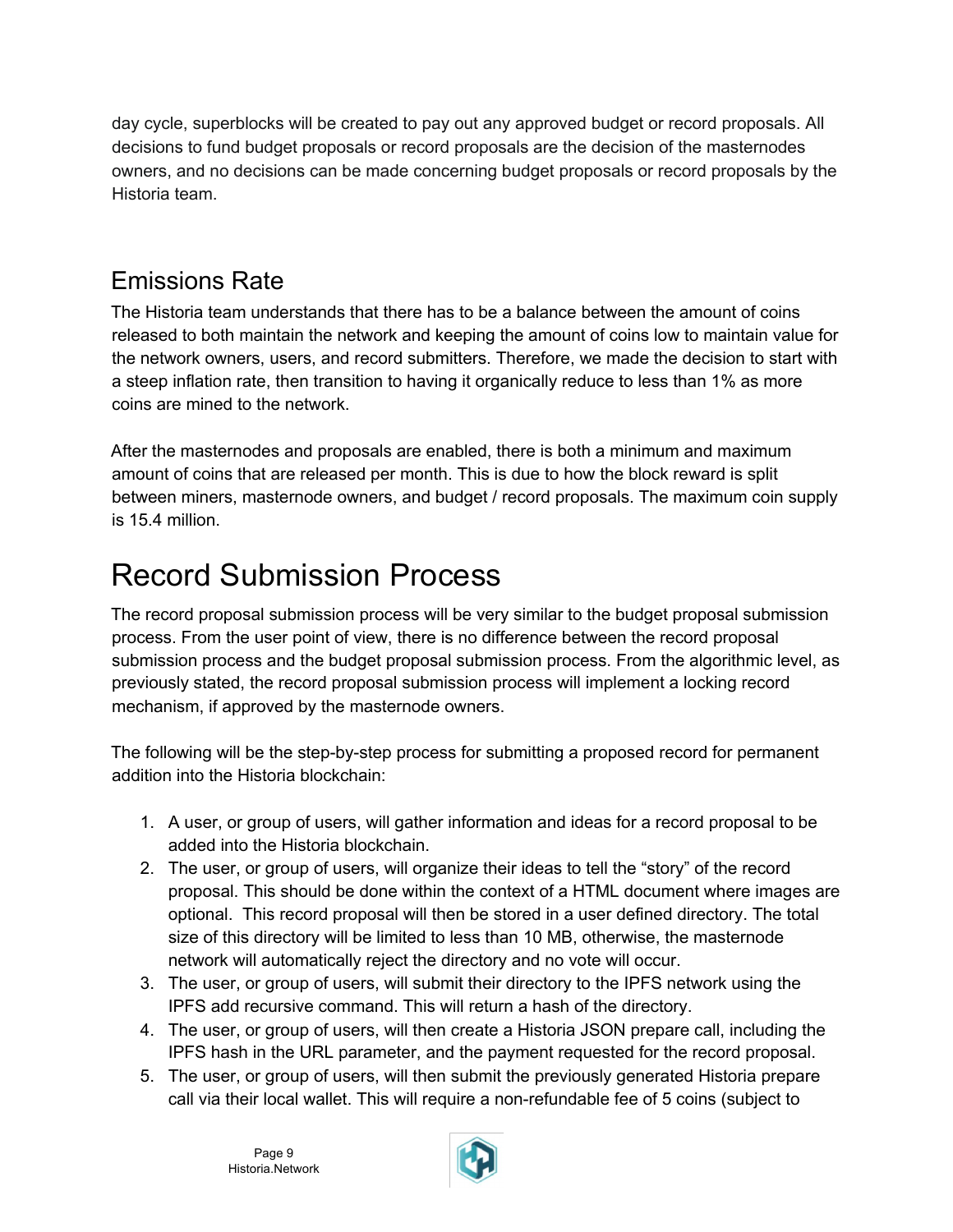change) in their local wallet, or otherwise, the prepare call will fail. This will return a payment verification hash.

- 6. After confirmation of the payment from the Historia prepare call, the user, or group of users, will then make a Historia submit call via their local wallet with the payment verification hash. It's important to note that the IPFS hash and content must be online until it can be replicated across the network.
- 7. The user, or group of users, will then should lobby and attempt to gain support for their record proposal from the masternode network.
- 8. The masternodes will vote as to if the content should be added to the Historia blockchain. This process lasts no longer than approximately 30 days.
- 9. If the record proposal is approved via the masternode owner vote, it will receive a permanent locked status and therefore will be stored on the masternode network forever. If the record proposal is not approved via the masternode owner vote, the record proposal will expire from the network, and be deleted from the masternode network.
- 10. At the end of the cycle, if the record proposal is approved, a superblock will be generated and the submitting entity will receive the payment requested for the said content.

While the above content appears to be very technical process, the goal of the Historia team is to also have a web application and wallet interface that automates most of this process to be much more user friendly.

The following is a high-level overview of how a proposed record flow moves through the process.

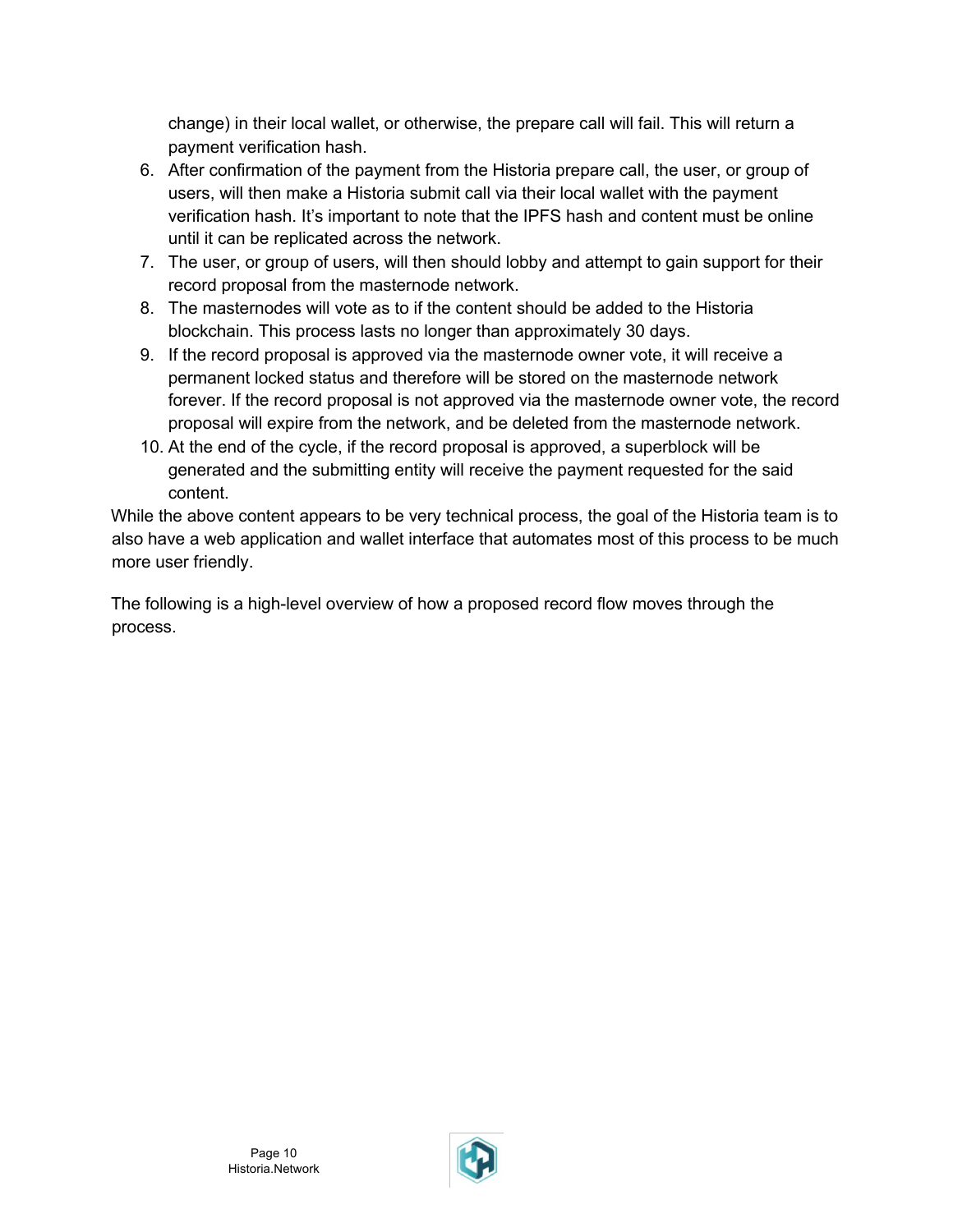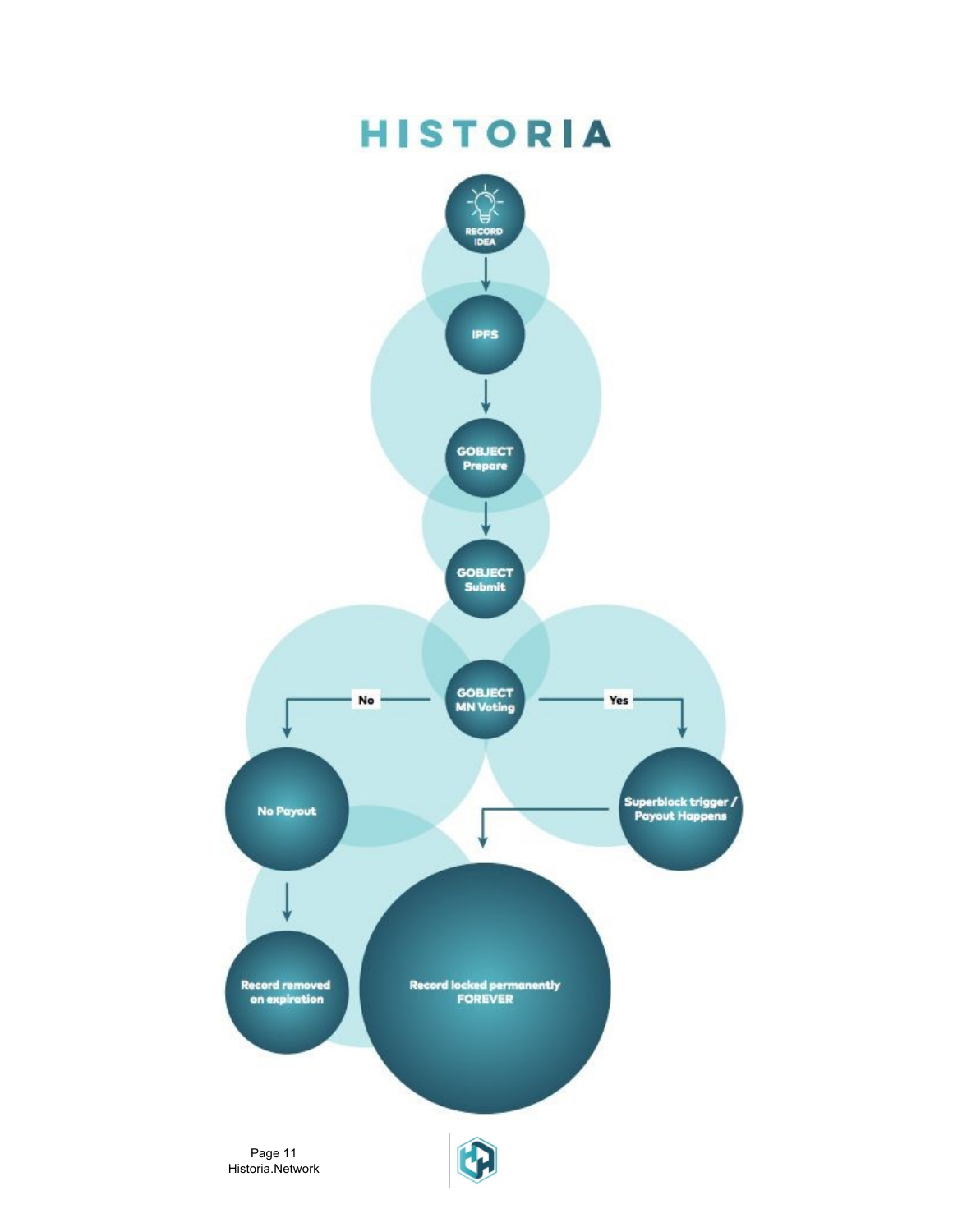# Services

#### **Wallets**

The Historia wallet to access network services will be released for all major platforms including Linux, OSX, and Windows. There will also be mobile wallets for iOS and Android that will be eventually be released. Once the masternode network is up, all wallets will go through a major update to include ease of use for submission of both budget proposals and record proposals.

### Web application

The Historia team intends to make the voting system as accessible as possible. There will be a web application that will released. Some features of the web application are as follows:

- Timeline of approved records
- Voting platform to make the system as friendly as possible
- User friendly GUI for submission of budget proposals and record proposals Collaborative record submission process - v2

# **Community**

The community ecosystem is by far one of the most important aspects of the Historia system. To foster a healthy and diverse ecosystem, the Historia team welcomes individuals from all walks of life. To further this goal, we will have official channels of communication across the major social media platforms. This includes, but are not limited to the following:

- **Website** | Histora.network
- **GitHub** | https://github.com/HistoriaOffical/historia
- **Reddit** | https://www.reddit.com/r/HistoriaSys
- **Discord** | https://discordapp.com/invite/mjWdpcz
- **Twitter** | https://twitter.com/historiasys
- **Blog** | https://blog.historia.network

It is also important to have tutorials, how-tos, support, and a complete and through set of documentation for users to further understand how the network functions, including how to troubleshoot issues when they may arise.

The Historia team will work to publish approval guidelines which will assist the masternode owners, users, and community on what content to approve and deny. While these guidelines are not binding in any legal way, we hope they will become the basis of proper etiquette of the Historia ecosystem and network.

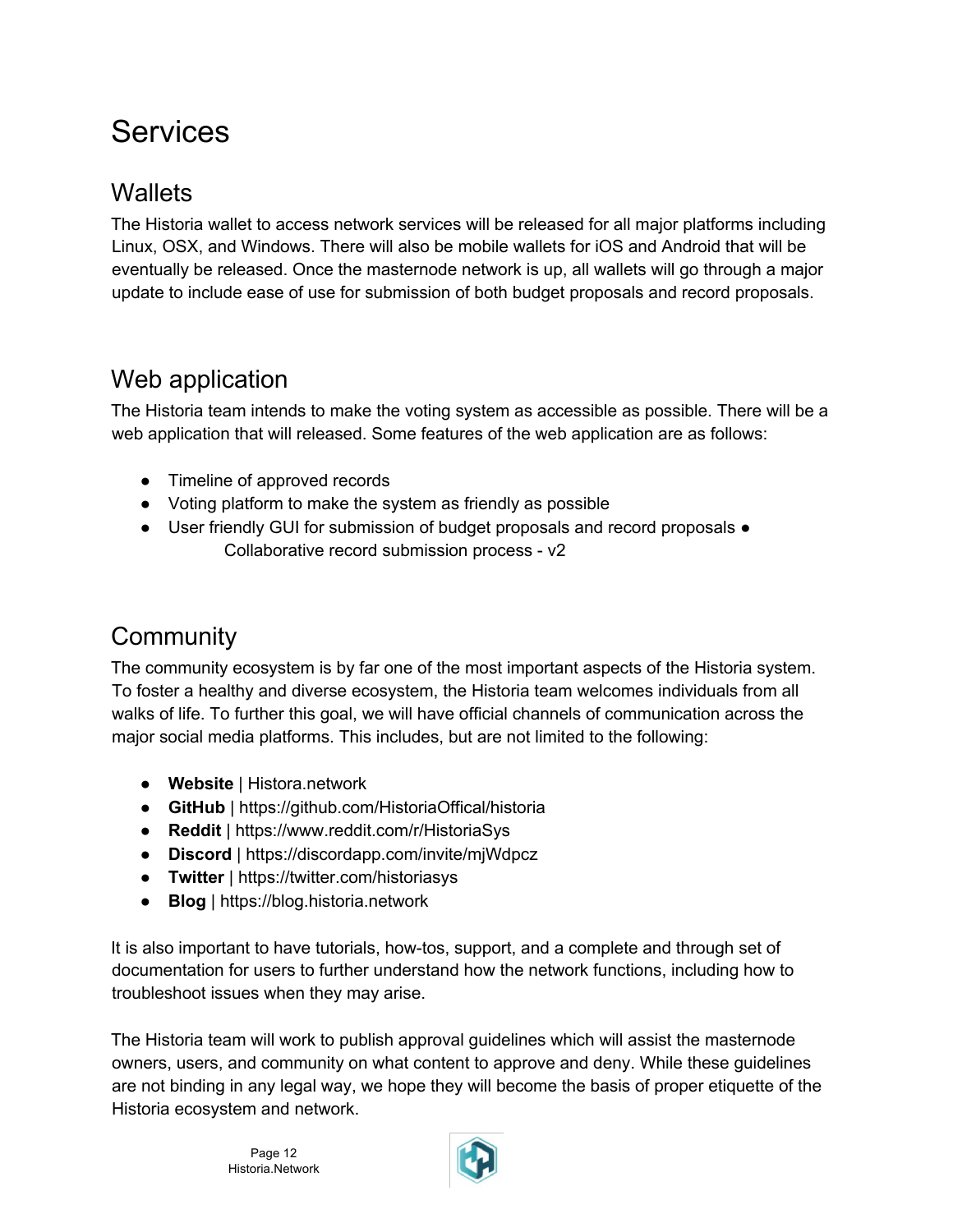# Risk / Disclaimer Section

Last updated: March 19, 2020

#### Disclaimer

The information contained on http://historia.network/ website and the Historia White Paper (the "Service") is for general information purposes only.

Historia, and the Historia team, assumes no responsibility for errors or omissions in the contents on the Service.

In no event shall Historia, or the Historia team, be liable for any special, direct, indirect, consequential, or incidental damages or any damages whatsoever, whether in an action of contract, negligence or other tort, arising out of or in connection with the use of the Service or the contents of the Service. The Historia team reserves the right to make additions, deletions, or modification to the contents on the Service at any time without prior notice. This Disclaimer for Historia was generated by TermsFeed (https://termsfeed.com).

The Historia team does not warrant that the website is free of viruses or other harmful components.

### External links disclaimer

http://historia.network/ website and the Historia White Paper may contain links to external websites that are not provided or maintained by or in any way affiliated with Historia.

Please note that the Historia team does not guarantee the accuracy, relevance, timeliness, or completeness of any information on these external websites.

Please note that this is experimental software driven by open sourced community development.

# Core Team

The Historia team is made of a group of technology and security experts, passionate about truth in history. The Historia project was designed, developed, and created by a multicultural team that hold various political beliefs, religious beliefs, sexual orientations, and genders.

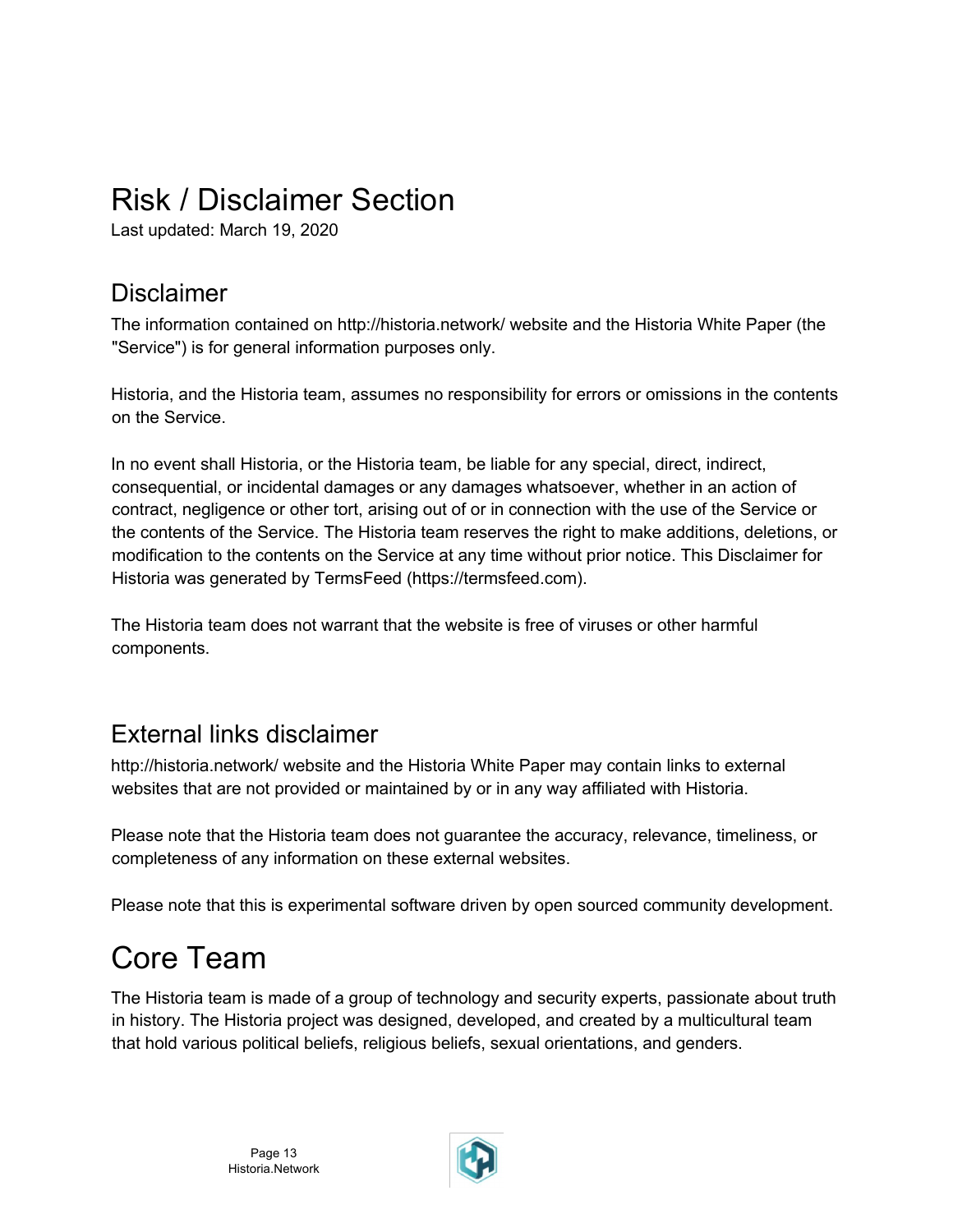# Works Cited

- Black, Tron, and Joel Weight. "X16RV2 ASIC Resistant by Design." *X16RV2 Whitepaper*, Ravencoin.org, 3 Jan. 2018, ravencoin.org/wp-content/uploads/2018/01/X16RV2-Whitepaper-3.pdf.
- Burke, James. "At Least 10,000 Killed During the Tiananmen Square Massacre, According to Secret Diplomatic Cable." *The Epoch Times*, 27 Dec. 2017, www.theepochtimes.com/at-least-10000-killed-during-the-tiananmen-square-massacre-accordi ng-to-secret-diplomaticcable\_2396905.html.
- History.com Staff. "Tiananmen Square." History, A&E Television Networks, 2018, www.history.com/topics/tiananmen-square.
- "IPFS Is the Distributed Web." IPFS, Protocol Labs, Inc., 5 May 2015, ipfs.io/.
- Lipstadt, Deborah. "Denying the Holocaust." *BBC - History*, BBC, 17 Feb. 2011,

www.bbc.co.uk/history/worldwars/genocide/deniers\_01.shtml.

Schlesinger, Arthur. "The Historian as Participant." The MIT Press on Behalf of American Academy of Arts & Sciences. Source: Daedalus, Vol. 100, No. 2, The Historian and the World of the Twentieth Century (Spring, 1971), pp. 339-358

TermsFeed, termsfeed.com.

- "Tiananmen Square Incident." *Britannica*, Encyclopædia Britannica, Inc., 20 Apr. 2018, www.britannica.com/event/Tiananmen-Square-incident.
- Wichter, Zach. "Sinclair Videos Renew Debate Over Media Ownership." *The New York Times*, The New York Times Company, 2 Apr. 2018, www.nytimes.com/2018/04/02/business/sinclair-videos-renew-debate-over-media-ownership. html.
- Xu, Beina, and Eleanor Albert. "Media Censorship in China." *Media Censorship in China*, Council on Foreign Relations, 17 Feb. 2017, www.cfr.org/backgrounder/media-censorshipchina.